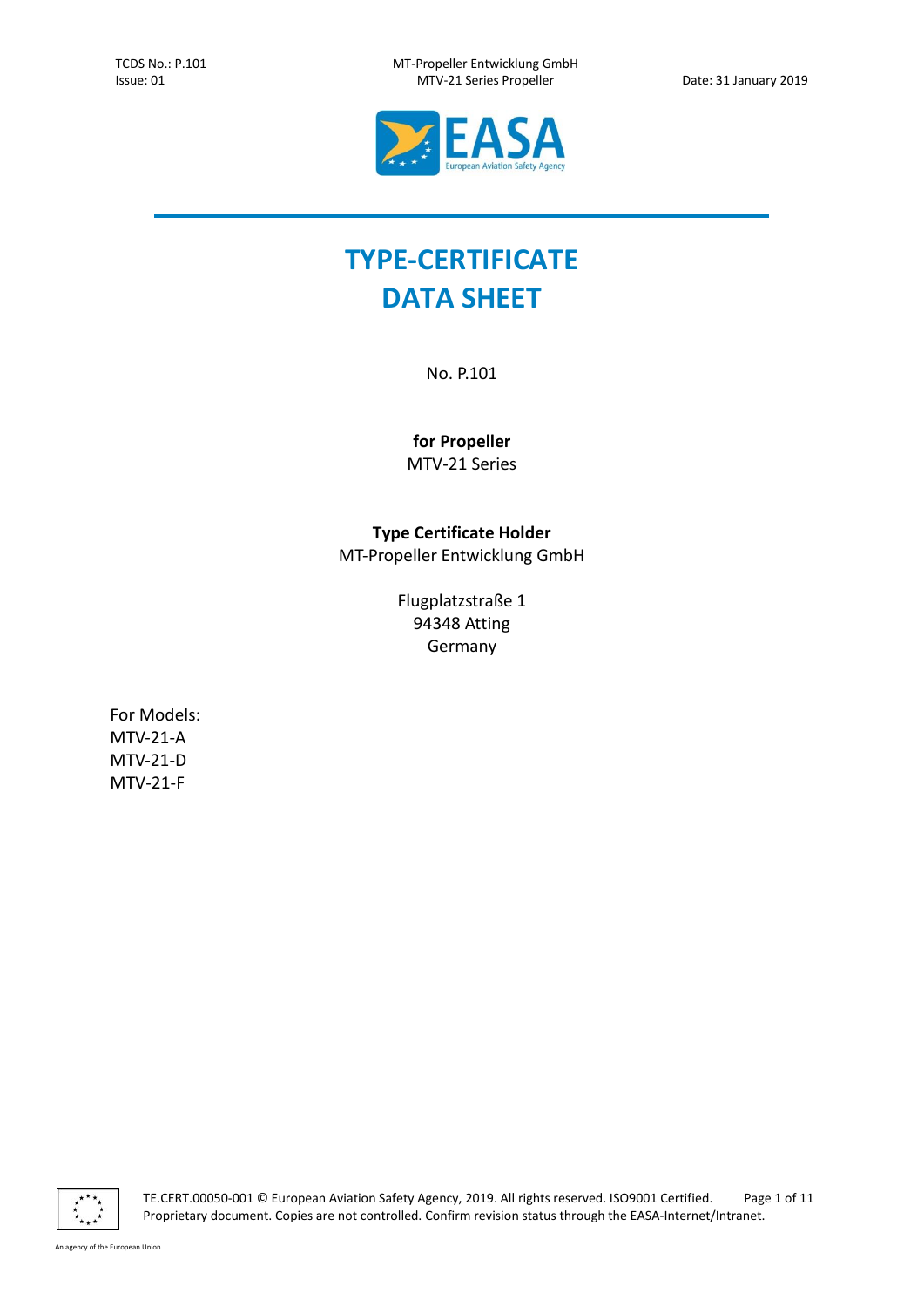Intentionally left blank



TE.CERT.00050-001 © European Aviation Safety Agency, 2019. All rights reserved. ISO9001 Certified. Page 2 of 11 Proprietary document. Copies are not controlled. Confirm revision status through the EASA-Internet/Intranet.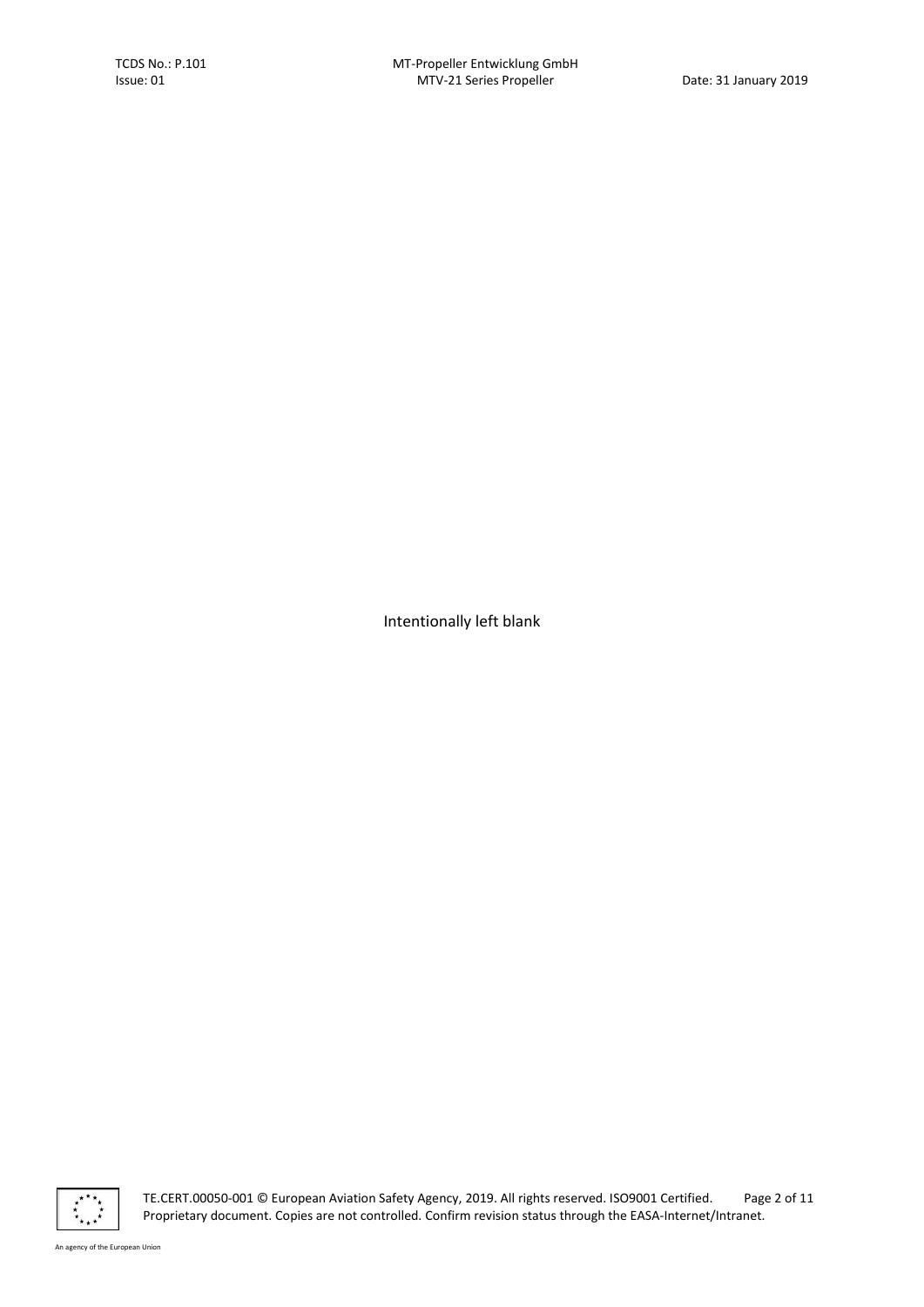# **TABLE OF CONTENTS**

| 1. Reference Date for determining the applicable airworthiness requirements  4 |  |
|--------------------------------------------------------------------------------|--|
|                                                                                |  |
|                                                                                |  |
|                                                                                |  |
|                                                                                |  |
|                                                                                |  |
|                                                                                |  |
|                                                                                |  |
|                                                                                |  |
|                                                                                |  |
|                                                                                |  |
|                                                                                |  |
|                                                                                |  |
|                                                                                |  |
|                                                                                |  |
|                                                                                |  |
|                                                                                |  |
|                                                                                |  |
|                                                                                |  |
|                                                                                |  |
|                                                                                |  |
|                                                                                |  |
|                                                                                |  |
|                                                                                |  |
|                                                                                |  |
|                                                                                |  |
|                                                                                |  |
|                                                                                |  |

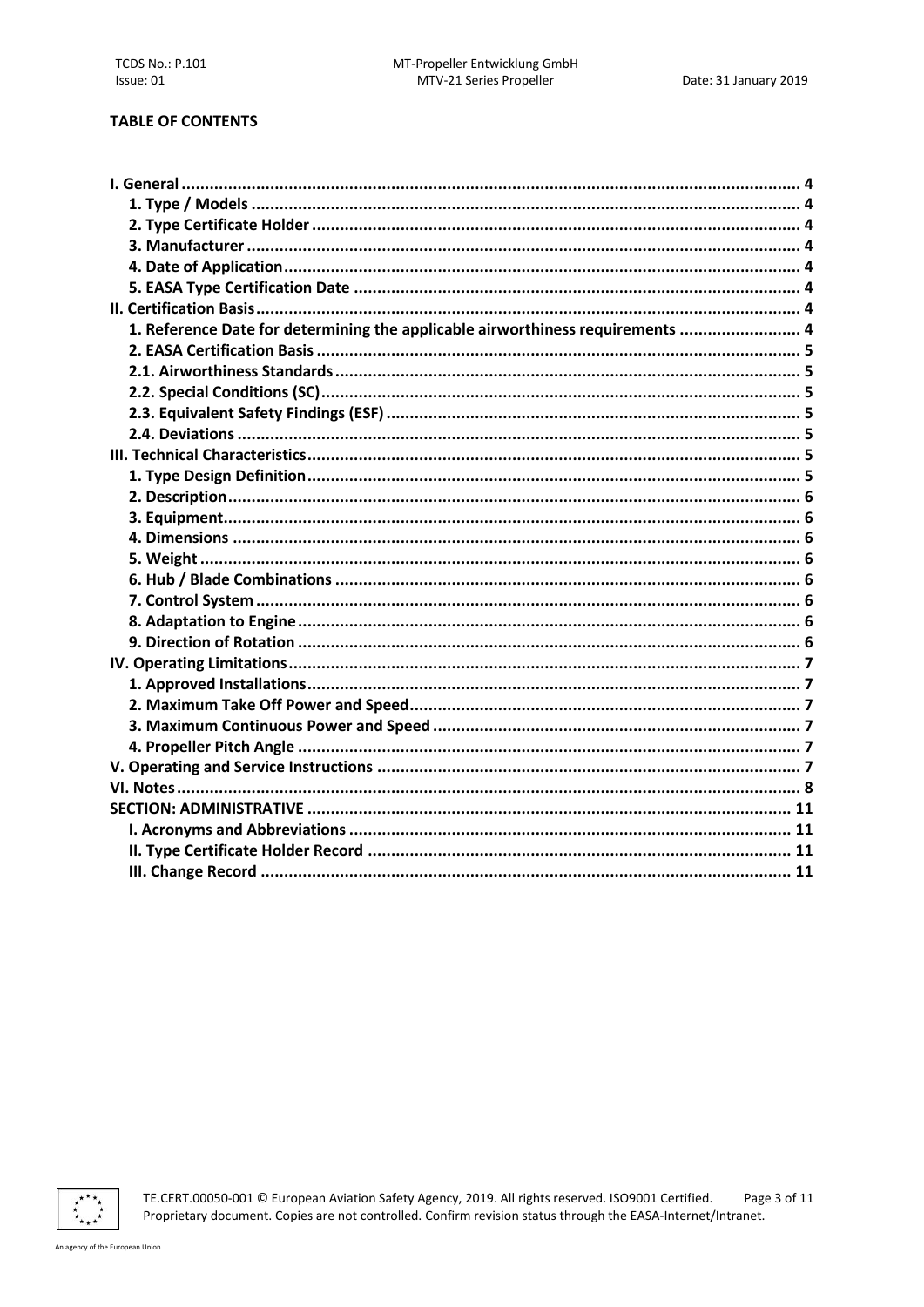## <span id="page-3-0"></span>**I. General**

## <span id="page-3-1"></span>**1. Type / Models**

MTV-21 / MTV-21-A, MTV-21-D, MTV-21-F

## <span id="page-3-2"></span>**2. Type Certificate Holder**

MT-Propeller Entwicklung GmbH Flugplatzstraße 1 94348 Atting Germany

Design Organisation Approval No.: EASA.21J.020

## <span id="page-3-3"></span>**3. Manufacturer**

MT-Propeller Entwicklung GmbH

## <span id="page-3-4"></span>**4. Date of Application**

| $MTV-21-A$ : | 23 February 1988 |
|--------------|------------------|
| $MTV-21-D$ : | 23 February 1988 |
| $MTV-21-F$ : | 23 February 1988 |

## <span id="page-3-5"></span>**5. EASA Type Certification Date**

All models: 10 June 1993

## <span id="page-3-6"></span>**II. Certification Basis**

<span id="page-3-7"></span>**1. Reference Date for determining the applicable airworthiness requirements:** 

23 February 1988



TE.CERT.00050-001 © European Aviation Safety Agency, 2019. All rights reserved. ISO9001 Certified. Page 4 of 11 Proprietary document. Copies are not controlled. Confirm revision status through the EASA-Internet/Intranet.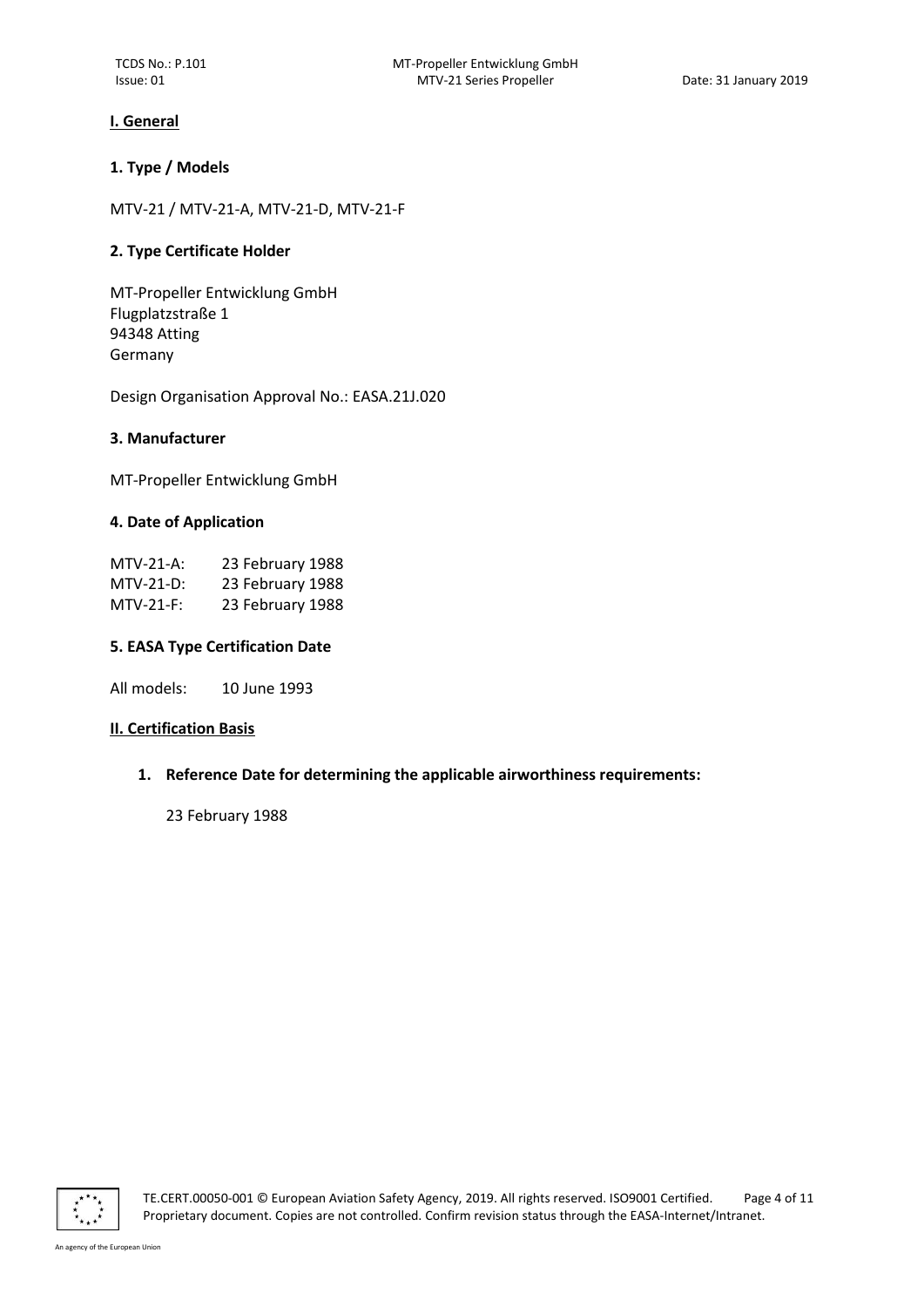## <span id="page-4-0"></span>**2. EASA Certification Basis**

#### <span id="page-4-1"></span>**2.1. Airworthiness Standards**

14 CFR Part 35, as amended by 35-1 through 35-7, effective 28 December 1995

## <span id="page-4-2"></span>**2.2. Special Conditions (SC):** None

## <span id="page-4-3"></span>**2.3. Equivalent Safety Findings (ESF):** None

#### <span id="page-4-4"></span>**2.4. Deviations:** None

## <span id="page-4-5"></span>**III. Technical Characteristics**

## <span id="page-4-6"></span>**1. Type Design Definition**

The MTV-21 propeller model consists of different design configurations, each one of the design configurations may have different versions of the hub flange. Each design configuration is by a main assembly drawing and associated parts list as per the following table:

| <b>Design Configuration</b>                                  | <b>Assembly Drawing</b>                                                                           | <b>Parts List</b> |  |  |  |  |  |
|--------------------------------------------------------------|---------------------------------------------------------------------------------------------------|-------------------|--|--|--|--|--|
| MTV-21-(*) Constant Speed                                    | $P-300-(x)$                                                                                       | $S-048-(x)$       |  |  |  |  |  |
| MTV-21-D Constant Speed                                      | $P-649-(x)$                                                                                       | $S-112-(x)$       |  |  |  |  |  |
| MTV-21-A-MF Constant Speed + Mechanical Feather              | $P-443-(x)$                                                                                       | $S-062-(x)$       |  |  |  |  |  |
| MTV-21-A-C-F Constant Speed + Feather                        | $P-439-(x)$                                                                                       | $S-058-(x)$       |  |  |  |  |  |
| MTV-21-A-C-R(M) Constant Speed + Reverse (System             | $P-667-(x)$                                                                                       | $S-117-(x)$       |  |  |  |  |  |
| Mühlbauer)                                                   |                                                                                                   |                   |  |  |  |  |  |
| $MTV-21-(**)-C(-) - R(M)$ Constant Speed + Feather + Reverse | $P-701-(x)$                                                                                       | $S-121-(x)$       |  |  |  |  |  |
| (System Mühlbauer)                                           |                                                                                                   |                   |  |  |  |  |  |
| $(*)$ : Flange types: A, F                                   |                                                                                                   |                   |  |  |  |  |  |
| $(**)$ : Flange types: A, D, F                               |                                                                                                   |                   |  |  |  |  |  |
| Notes:                                                       |                                                                                                   |                   |  |  |  |  |  |
| 1. Three versions of hub flanges are available:              |                                                                                                   |                   |  |  |  |  |  |
| -A = Motorglider engines bolt $7/16'' - 20$ UNF              |                                                                                                   |                   |  |  |  |  |  |
| $-D = ARP-502$ , Type 1                                      |                                                                                                   |                   |  |  |  |  |  |
| $-F = SAE No. 1, bolts 3/8" - 24 UNF$                        |                                                                                                   |                   |  |  |  |  |  |
|                                                              | 2. In the assembly drawing number and the part list number, the suffix (x) indicates the revision |                   |  |  |  |  |  |
| status.                                                      |                                                                                                   |                   |  |  |  |  |  |

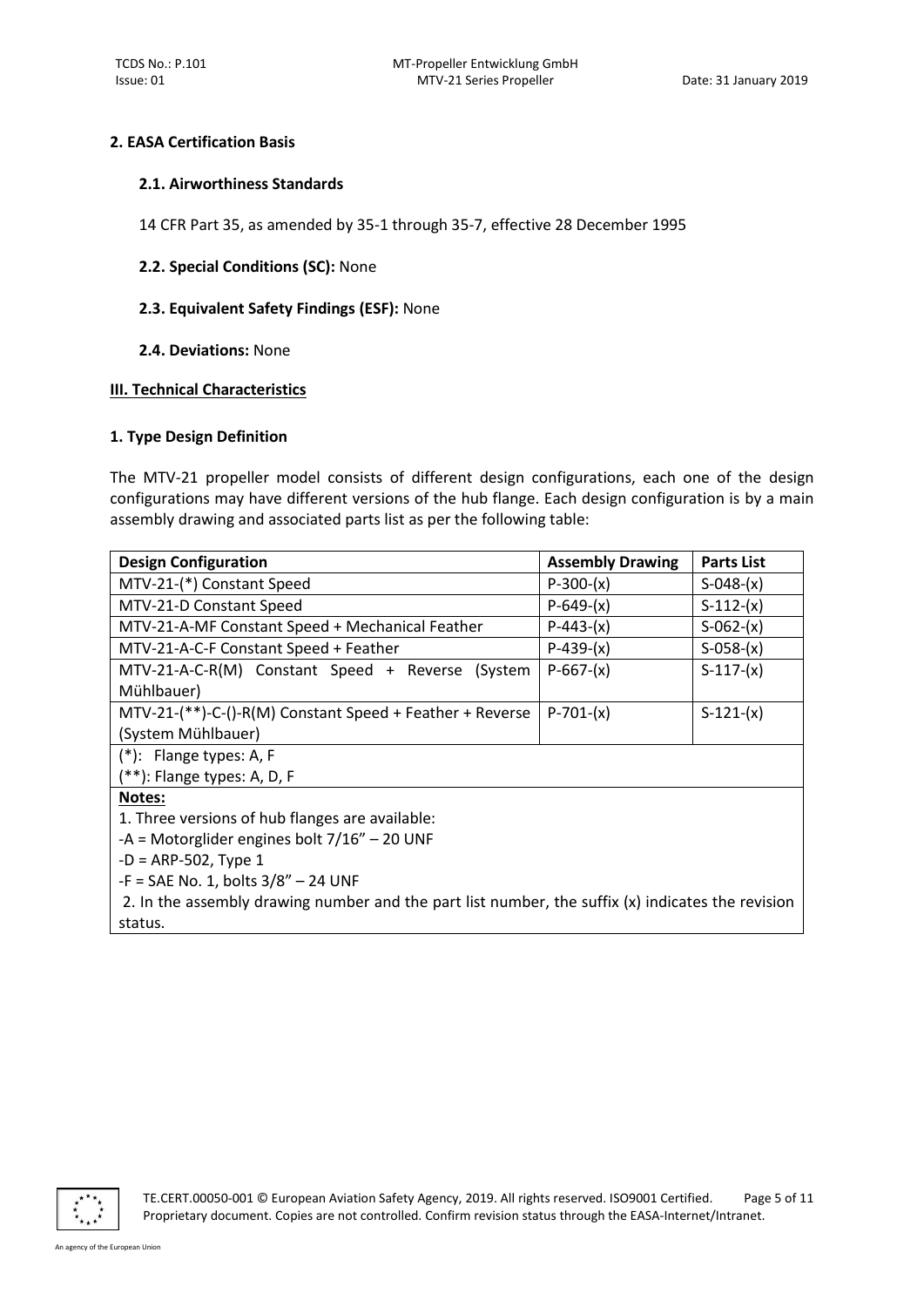## <span id="page-5-0"></span>**2. Description**

2-blade variable pitch propeller with a hydraulically operated blade pitch change mechanism providing the operation mode "Constant Speed", "Feather" and "Reverse". The MTV-21-A model can be optionally equipped with a mechanically operated feather mechanism. The hub is milled out of aluminium alloy. The blades have a wood composite structure. The leading edge of the blade is equipped with an erosion protection device. Optional equipment includes spinner and ice protection.

#### <span id="page-5-1"></span>**3. Equipment**

| Spinner:  | refer to MT-Propeller Service Bulletin No. 13 (see also VI.6)                 |
|-----------|-------------------------------------------------------------------------------|
| Governor: | refer to MT-Propeller Service Bulletin No. 14 (see also VI.6)                 |
|           | Ice Protection: refer to MT-Propeller Service Bulletin No. 15 (see also VI.6) |

#### <span id="page-5-2"></span>**4. Dimensions**

<span id="page-5-3"></span>Blade diameter: 145 cm to 203 cm

#### **5. Weight**

Depending on Propeller-Design Configuration

| "Constant Speed":                   | approx. 10 kg   |
|-------------------------------------|-----------------|
| "Constant Speed, Feather":          | approx. 12 kg   |
| "Constant Speed, Reverse":          | approx. 12 kg   |
| "Constant Speed, Feather, Reverse": | approx. 13,5 kg |

#### <span id="page-5-4"></span>**6. Hub / Blade Combinations**

For all design configurations listed under III.1 the following wooden blades are applicable:

-03, -04, -05, -06, -07, -08, -09, -12, -16, -23, -28, -31, -49, -51, -64, -69, -80, -81, -90, -106, -112, -122, -123, -125, -129, -140, -312

## <span id="page-5-5"></span>**7. Control System**

Propeller governors as listed in MT-Propeller Service Bulletin No. 14.

#### <span id="page-5-6"></span>**8. Adaptation to Engine**

Hub flanges as identified by a letter-code in the propeller designation (see VI.5.)

#### <span id="page-5-7"></span>**9. Direction of Rotation**

Direction of rotation (viewed in flight direction) as identified by a letter-code in the propeller designation (see VI.5.)

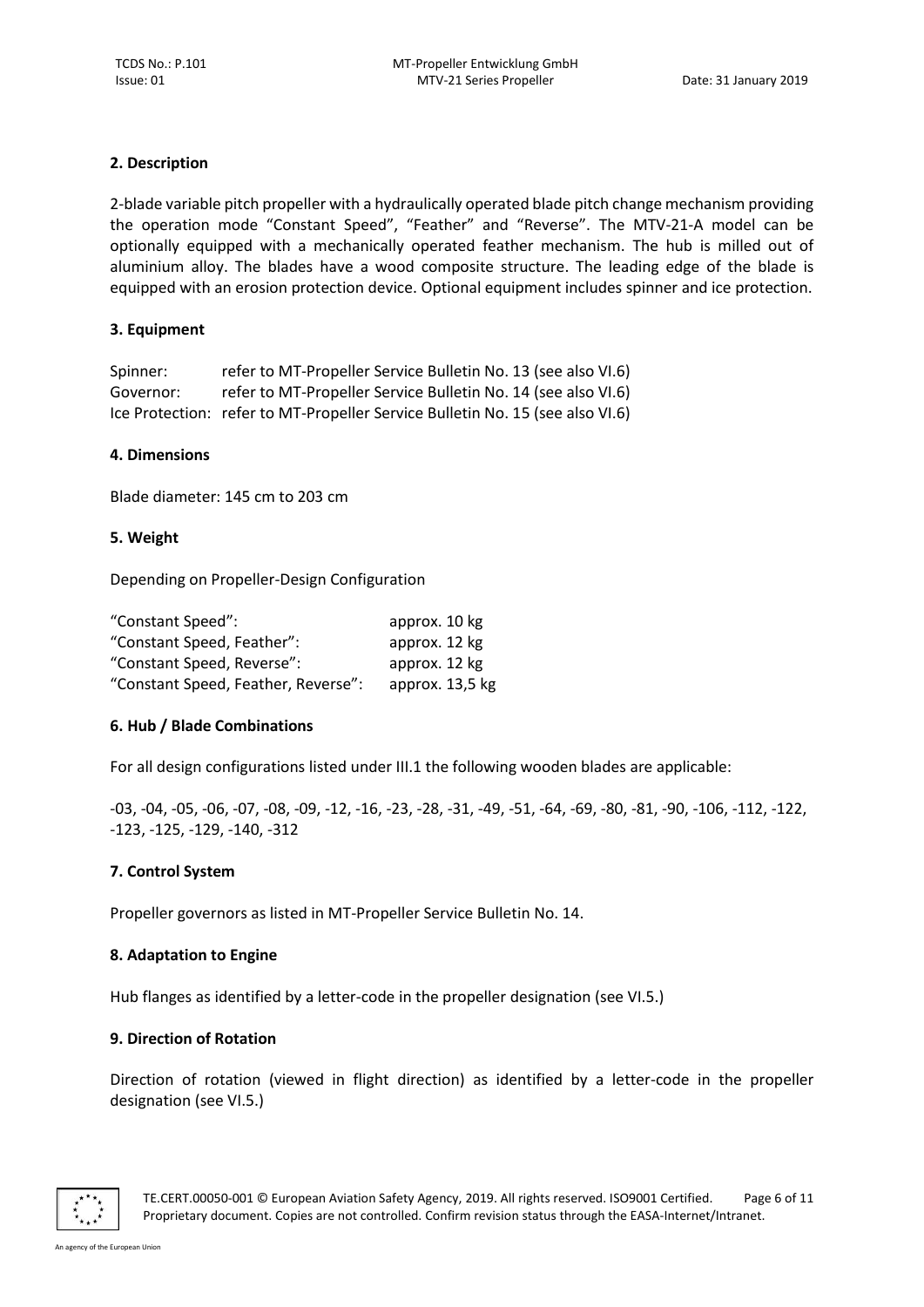#### <span id="page-6-0"></span>**IV. Operating Limitations**

### <span id="page-6-1"></span>**1. Approved Installations**

The suitability of a propeller for a given aircraft/engine combination must be demonstrated within the scope of the type certification of the aircraft.

#### <span id="page-6-2"></span>**2. Maximum Take Off Power and Speed**

| Diameter (cm) | Maximum Take Off Power (kW) | Maximum Take Off Speed (rpm) |
|---------------|-----------------------------|------------------------------|
| 145 to 160    | 59                          | 3400                         |
| 145 to 160    | 64                          | 3200                         |
| 145 to 175    | 73.6                        | 2750                         |
| 145 to 180    | 85                          | 2388                         |
| 145 to 203    | 104                         | 2279                         |

#### <span id="page-6-3"></span>**3. Maximum Continuous Power and Speed**

<span id="page-6-4"></span>

| Diameter (cm) | Maximum Continuous Power (kW) | Maximum Continuous Speed (rpm) |
|---------------|-------------------------------|--------------------------------|
| 145 to 160    | 68                            | 3000                           |
| 145 to 175    | 73.6                          | 2750                           |
| 145 to 180    | 73.5                          | 2265                           |
| 145 to 203    | 104                           | 2279                           |

## **4. Propeller Pitch Angle**

From -20° up to +86° measured at 75% radius station

## <span id="page-6-5"></span>**V. Operating and Service Instructions**

| Manuals                                                                                                                                                            |                   |
|--------------------------------------------------------------------------------------------------------------------------------------------------------------------|-------------------|
| Operation and Installation Manual for hydraulically controlled variable pitch propeller<br>MTV-21-(), MTV-21-A-MF, MTV-21-A-C-F                                    | No. $E-124$ $(*)$ |
| Operation and Installation Manual for reversible hydraulically controlled variable pitch<br>propeller; Reverse-Systems (M)<br>MTV-21-A-C-R(M), MTV-21-()-C-()-R(M) | No. E-504 (*)     |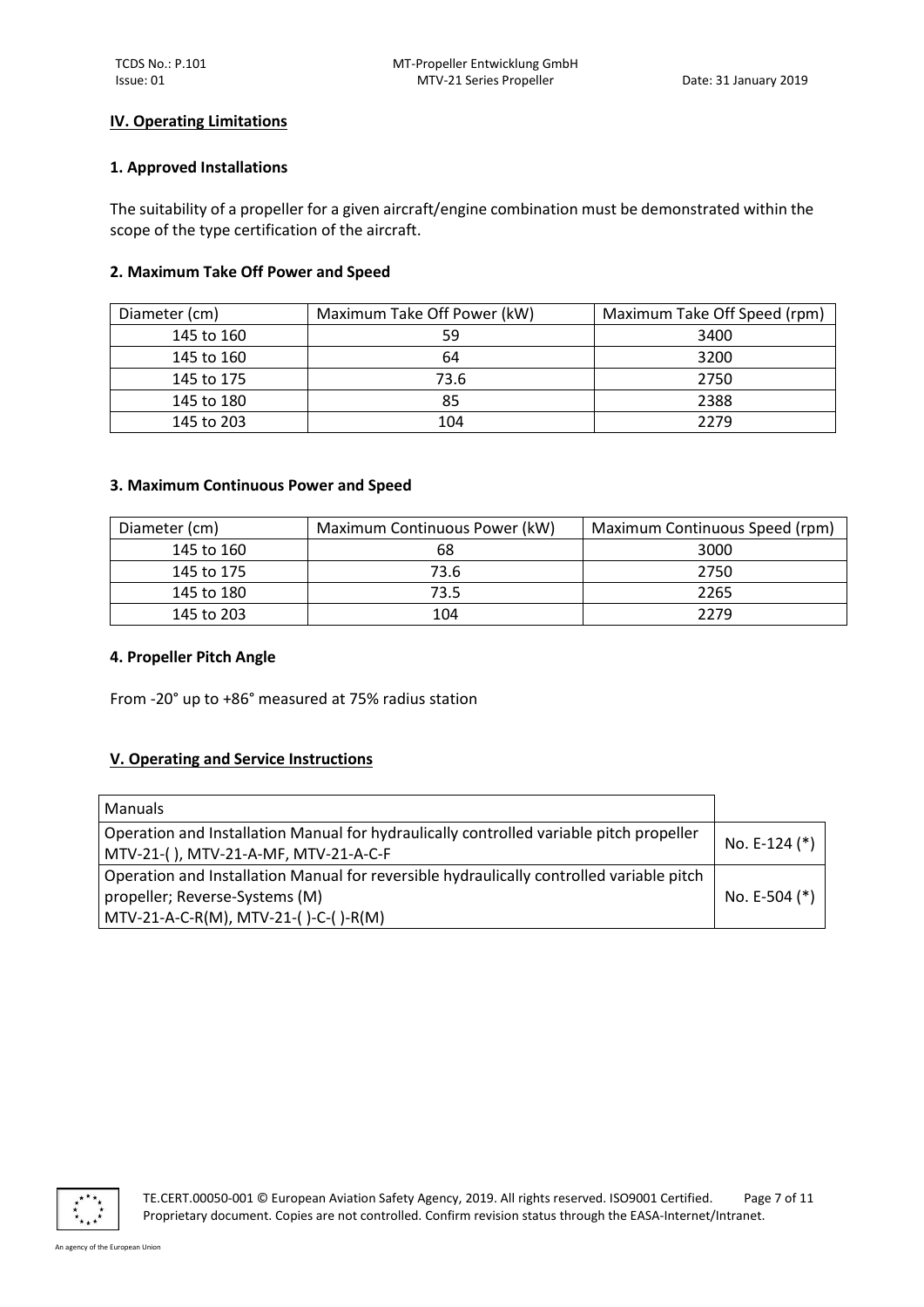| Instructions for Continued Airworthiness (ICA)                                                                                   |               |
|----------------------------------------------------------------------------------------------------------------------------------|---------------|
| Operation and Installation Manual for hydraulically controlled variable pitch propeller                                          | No. E-124 (*) |
| MTV-21-(), MTV-21-A-MF, MTV-21-A-C-F<br>Operation and Installation Manual for reversible hydraulically controlled variable pitch |               |
| propeller; Reverse-Systems (M)                                                                                                   | No. E-504 (*) |
| MTV-21-A-C-R(M), MTV-21-()-C-()-R(M)                                                                                             |               |
| Overhaul Manual and Parts List for hydraulically controlled variable pitch propeller                                             | No. E-220 (*) |
| MTV-21-(), MTV-21-A-MF, MTV-21-A-C-F                                                                                             |               |
| Overhaul Manual and Parts List for reversible hydraulically controlled variable pitch                                            |               |
| propeller; Reverse-Systems (M)                                                                                                   | No. E-519 (*) |
| MTV-21-A-C-R(M), MTV-21-()-C-()-R(M)                                                                                             |               |

<span id="page-7-0"></span>(\*) latest revision of

## **VI. Notes**

- 1. The EASA approved Airworthiness Limitations Section (ALS) of the Instructions for Continued Airworthiness is published in the applicable "Operation, Installation and Maintenance Manual" document, chapter 10.0 "Airworthiness Limitations Section". This ALS section is empty because no life limit is necessary for these models.
- **2.** Some models of this propeller can incorporate a start pitch lock which may prevent propeller feathering below a given propeller speed.
- **3.** The overhaul intervals recommended by the manufacturer are listed in MT-Propeller Service Bulletin No. 1.
- **4.** EASA Type Certificate and Type Certificate Data Sheet No. P.101 replace LBA-Germany Type Certificate and Type Certificate Data Sheet No. 32.130/86.

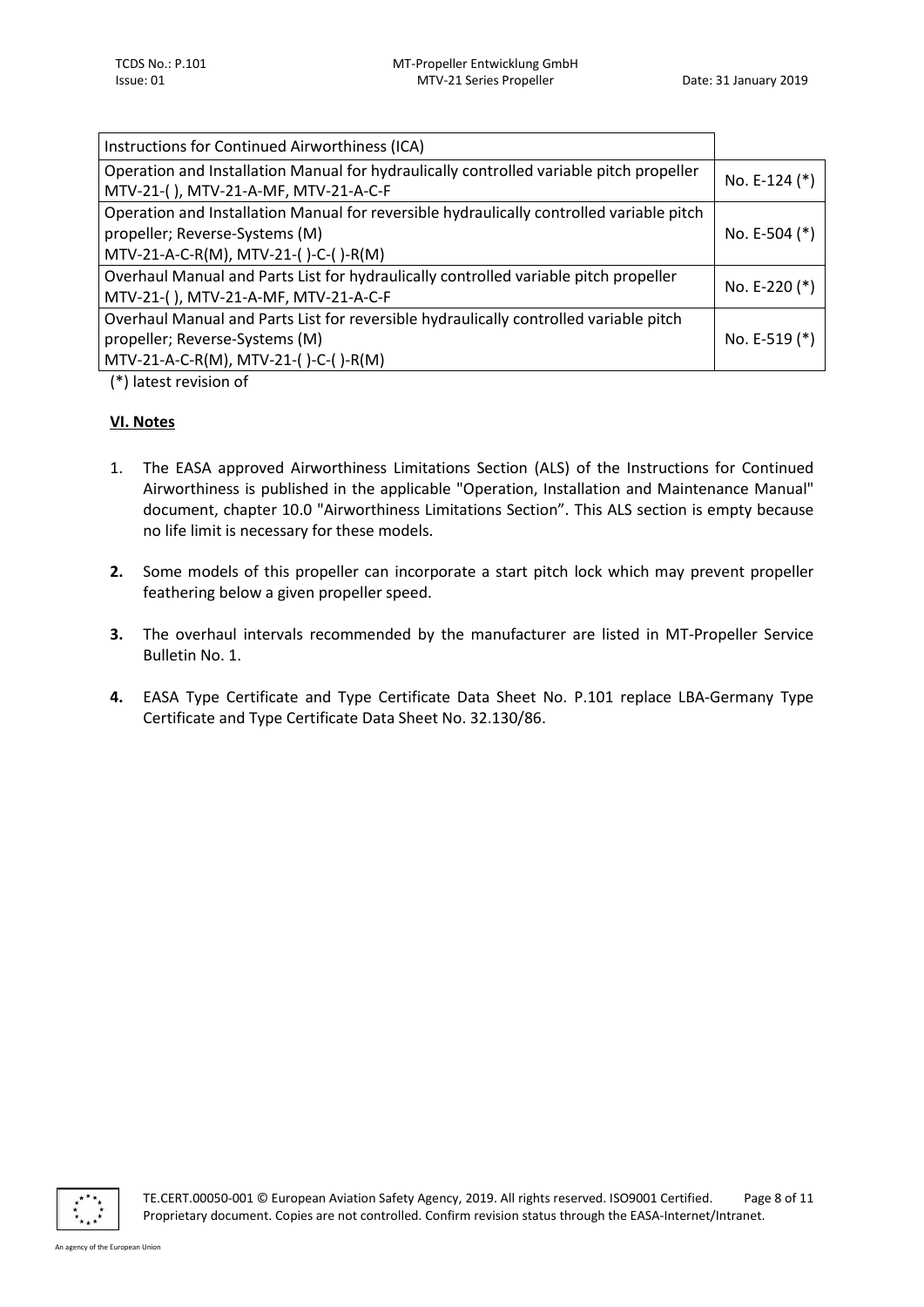#### **5.** Propeller designation system**:**

|  |  | . Hub |  |  |  |  | / Blade |                                                    |  |  |
|--|--|-------|--|--|--|--|---------|----------------------------------------------------|--|--|
|  |  |       |  |  |  |  |         | MT V - 21 - () () () () () -() / () () 200 - 15 () |  |  |
|  |  |       |  |  |  |  |         | 1 2 3 4 5 6 7 8 9 / 1 2 3 4 5                      |  |  |

Hub

- 1 MT-Propeller Entwicklung GmbH
- 2 Variable pitch propeller
- 3 Identification of propeller type
- 4 Letter code for flange type: -A = Motorglider engines bolt 7/16" – 20 UNF  $-D = ARP-502$ , Type 1  $-F = SAE No. 1, bolts 3/8" - 24 UNF$
- 5 Letter code for counterweights: - blank = no or small counterweights for pitch change forces to decrease pitch - C = counterweights for pitch change forces to increase pitch
- 6 Letter code for feather provision: - blank = no feather position possible - F = feather position allowed (hydraulically) -MF= feather position allowed (mechanically)
- 7 Letter code for reverse provision: - blank = no reverse position possible
	- R = reverse position allowed
- 8 Letter code for reversing system:
	- M = System Mühlbauer
- 9 Letter code for hub design changes: - small letter for changes which do not affect interchangeability - capital letter for changes which affect interchangeability



TE.CERT.00050-001 © European Aviation Safety Agency, 2019. All rights reserved. ISO9001 Certified. Page 9 of 11 Proprietary document. Copies are not controlled. Confirm revision status through the EASA-Internet/Intranet.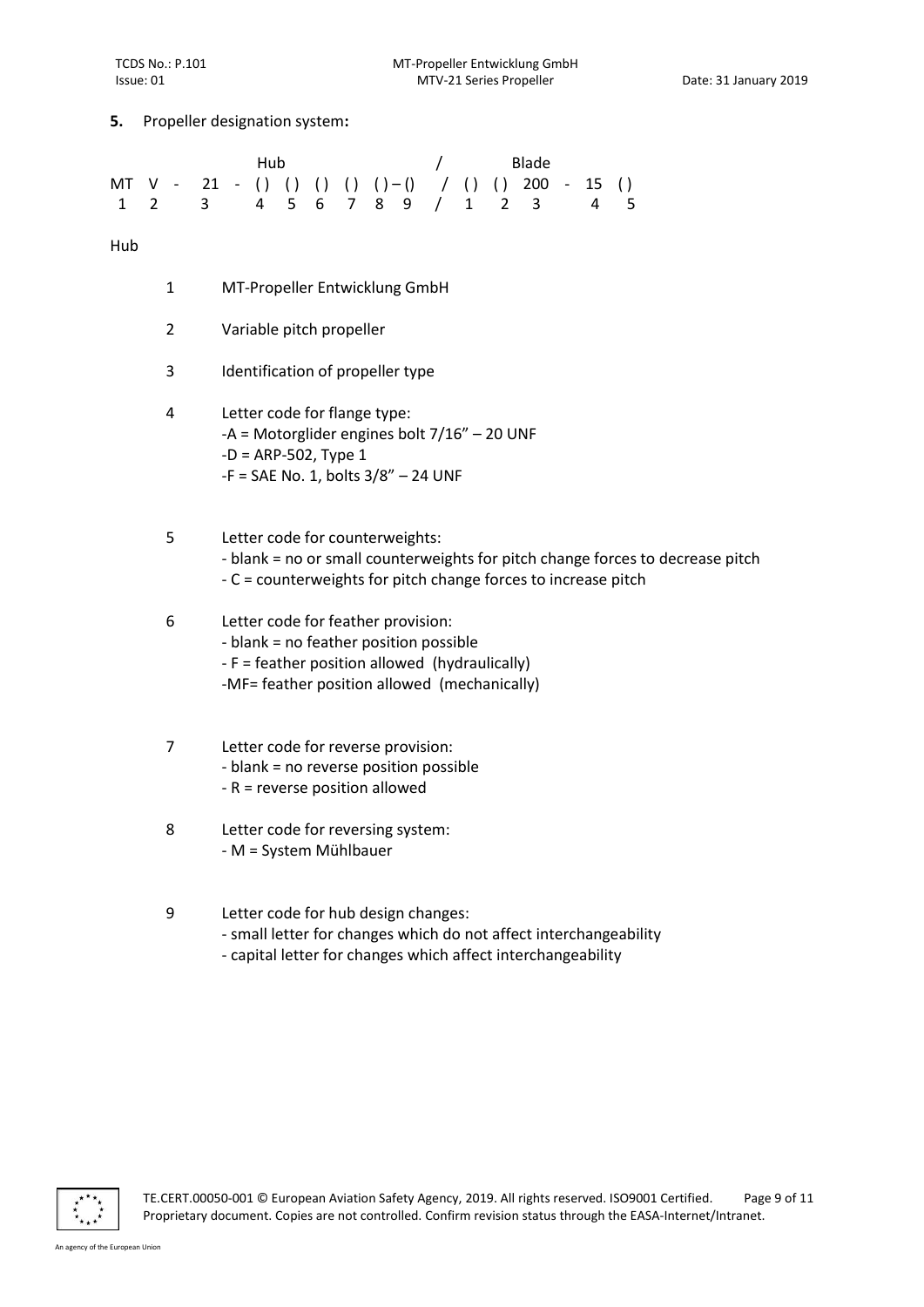#### Blade

- 1 Letter code for position of pitch change pin:
	- blank = pin position for pitch change forces to decrease pitch
	- C = pin position for pitch change forces to increase pitch
	- CF = pin position to allow feather; pitch change forces to increase pitch
	- CR = pin position to allow reverse; pitch change forces to increase pitch
	- CFR = pin position to feather and reverse; pitch change forces to increase pitch
- 2 Letter code for direction of rotation and installation:
	- blank = right-hand tractor
	- RD = right-hand pusher
	- L = left-hand tractor
	- LD = left-hand pusher
- 3 Propeller diameter in cm
- 4 Identification of blade design
- 5 Letter code for blade design changes:
	- small letter for changes which do not affect interchangeability of blade set
	- capital letter for changes which affect interchangeability of blade set
- **6.** The equipment listed in SBs No.13, 14 and 15 is not included in the certified Type Design. Related propeller equipment must be approved as part of the aircraft installation regardless of manufacture.